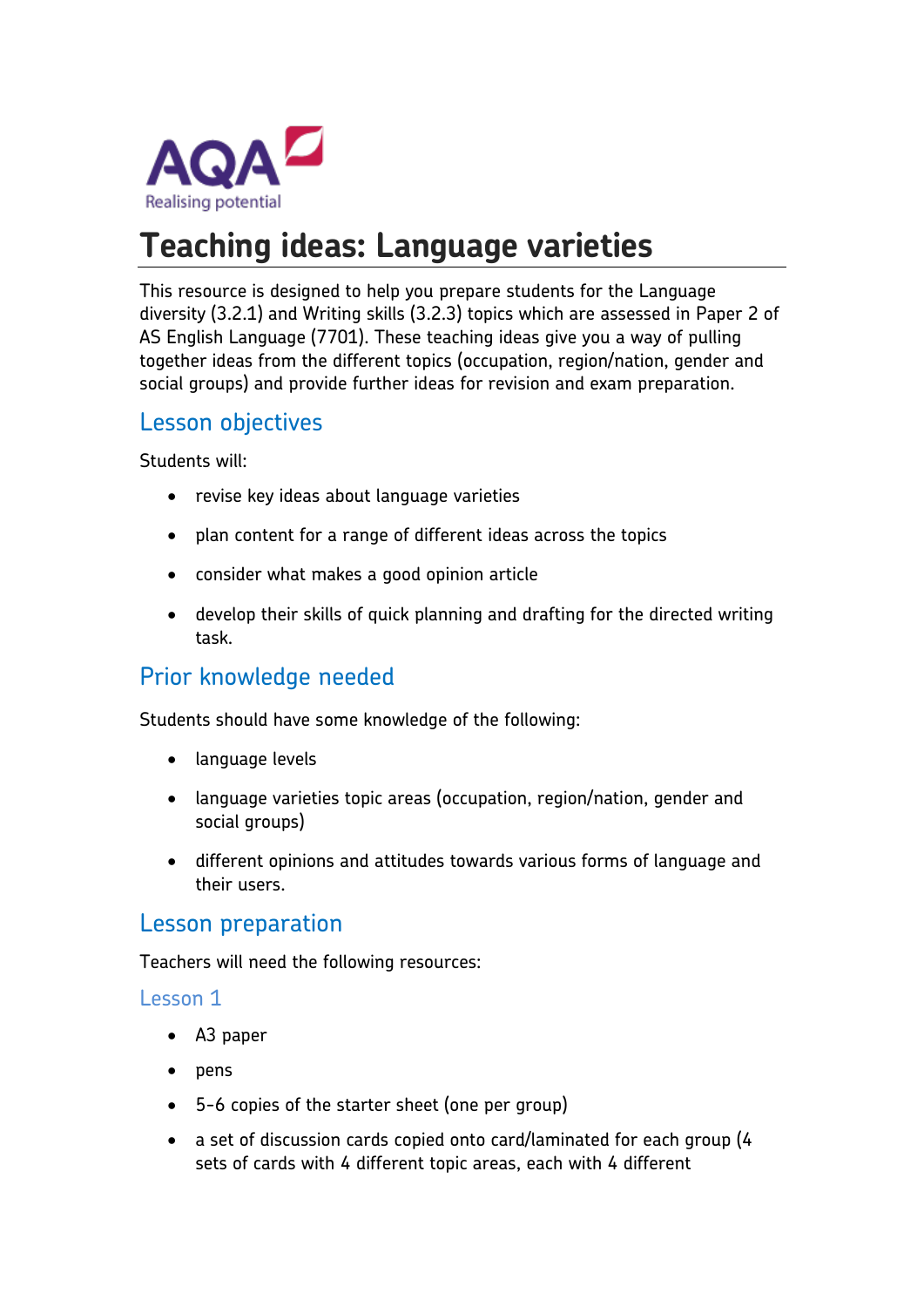statements: 16 cards per group). If these are laminated, students can write directly onto them; alternatively, just copy them onto paper and recycle them afterwards

 a 6-sided die (or ignore this if you are happy to forego the illusion of randomness).

#### Lesson 2

- handout extract from Oliver Kamm's *Accidence Will Happen*
- A3 paper
- pens
- classroom laid out with 4 to 5 sets of tables for a carousel activity.

# **Activities**

#### Lesson 1

#### **Starter**

Ask students to split into groups of 3 to 4 at the start of the lesson. Each group will need a starter sheet, which has a simple grid on it split into the 4 topic areas for AS Language varieties (occupation, gender, regional/national dialects, social groups). The starter is designed to be a very quick refresher exercise to get students thinking about what they already know on these topics.

Choose one of the four topics and roll the die (or just call out a number between 1 and 6). Each group needs to come up with x-number of the following:

- occupation: name *x* occupational groups
- gender: give *x* examples of popular stereotypes about how women and men talk
- regional/national dialects: name *x* examples of these
- social groups: name *x* examples of different social groups.

Ask each group to call out their answers and write them on the board.

Do the same for each of the four categories.

#### Activity 1

This main activity is designed to get students thinking about each of the four topic areas and both the AO1 language examples and AO2 language concepts, theories and case studies they can include in answers about each topic. This is applicable to revision of both the Section A data and essay question and the Section B directed writing task.

Split the class into 4 groups and give each group a set of discussion cards. Each group should have a total of 16 cards covering the 4 topic areas.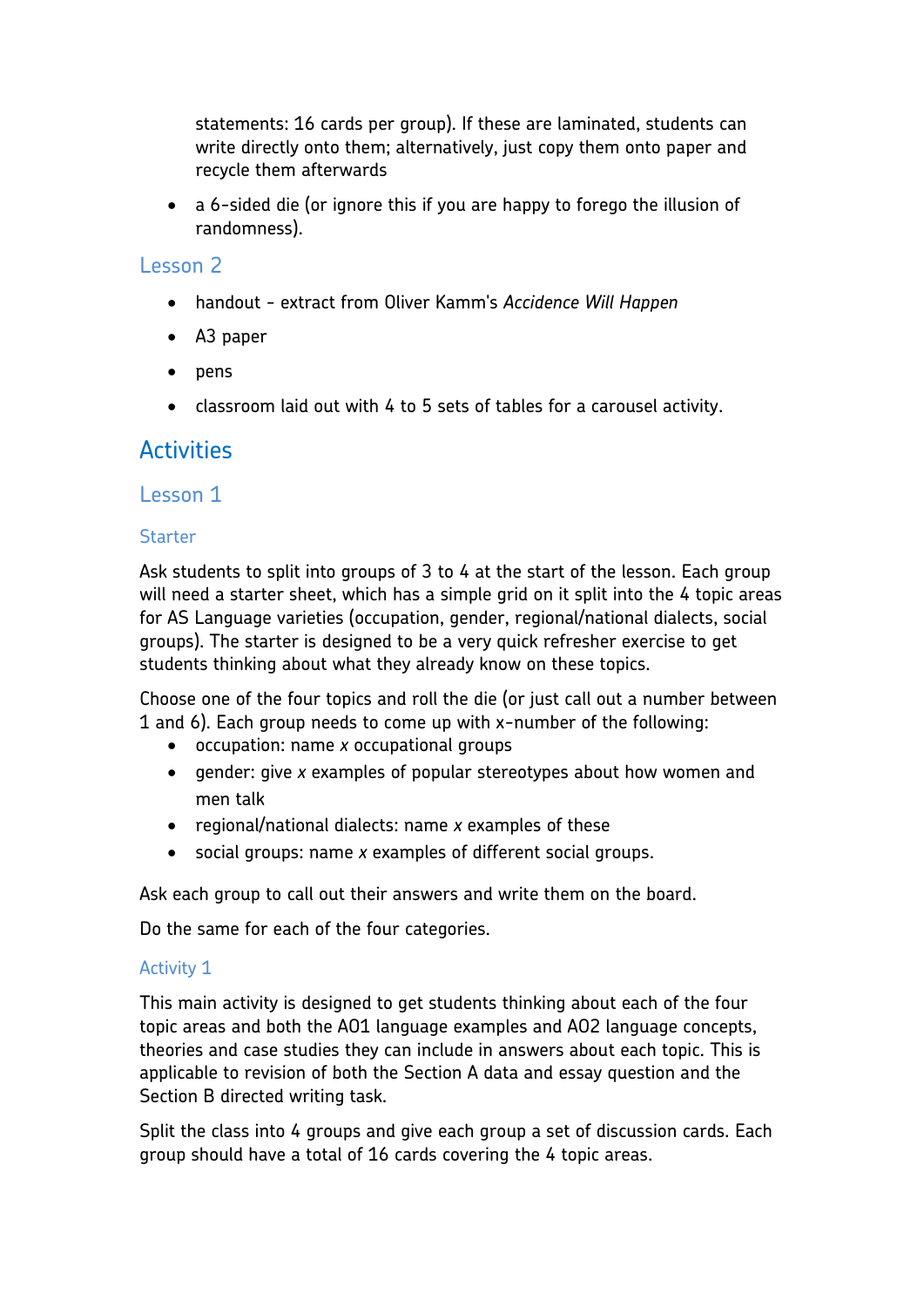Ask each group to shuffle the cards and take 6 out to discuss and work on together.

Each group needs to come up with an overall 1 to 2 sentence response to the statement, saying whether they agree or disagree with it, along with 3 AO1 points (examples of language from a range of language levels) and 3 AO2 points (concepts, theories, pieces of research) to support their response.

An example group response for the Language and Occupation statement card, "Some occupations use confusing jargon", might say something like "We agree that some occupations use confusing language, but in many cases this is necessary for those doing the job. For example, the medical profession uses technical jargon, as does the building trade".

AO1 points: example of medical lexis is 'sub-cutaneous haemorrhage', example of builders' lexis is 'architrave', example of educational jargon is 'acronyms' and 'initialisms' such as SEN and OFSTED.

AO2 points: ideas around discourse communities (Swales) and specialist lexis; ideas about specialist language and power dynamics (Drew and Heritage); campaigns against jargon (Plain English Campaign).

Set a time limit of 7 to 8 minutes per card per group and ask them to show you as they complete them.

Ask students to move on to the next card at the end of the time limit. The aim is to get this done fairly quickly with the emphasis on brainstorming rather than covering every angle comprehensively.

Spend a few minutes at the end of the lesson to pick up at least one card per group and to feedback on the ideas.

#### Summary of discussion cards:

#### **Occupation**

- Some occupations use confusing jargon.
- Some occupations use friendly and welcoming language to the public.
- Many occupations have a clear hierarchy and power structure reflected in the language they use.
- Some occupations should be forced to use clearer language.

#### Gender

- Women are more likely to cooperate in conversation than men.
- Men are more direct in their language than women.
- Women and men are more similar than different in their language use.
- Women's language is represented as weaker than men's in the media.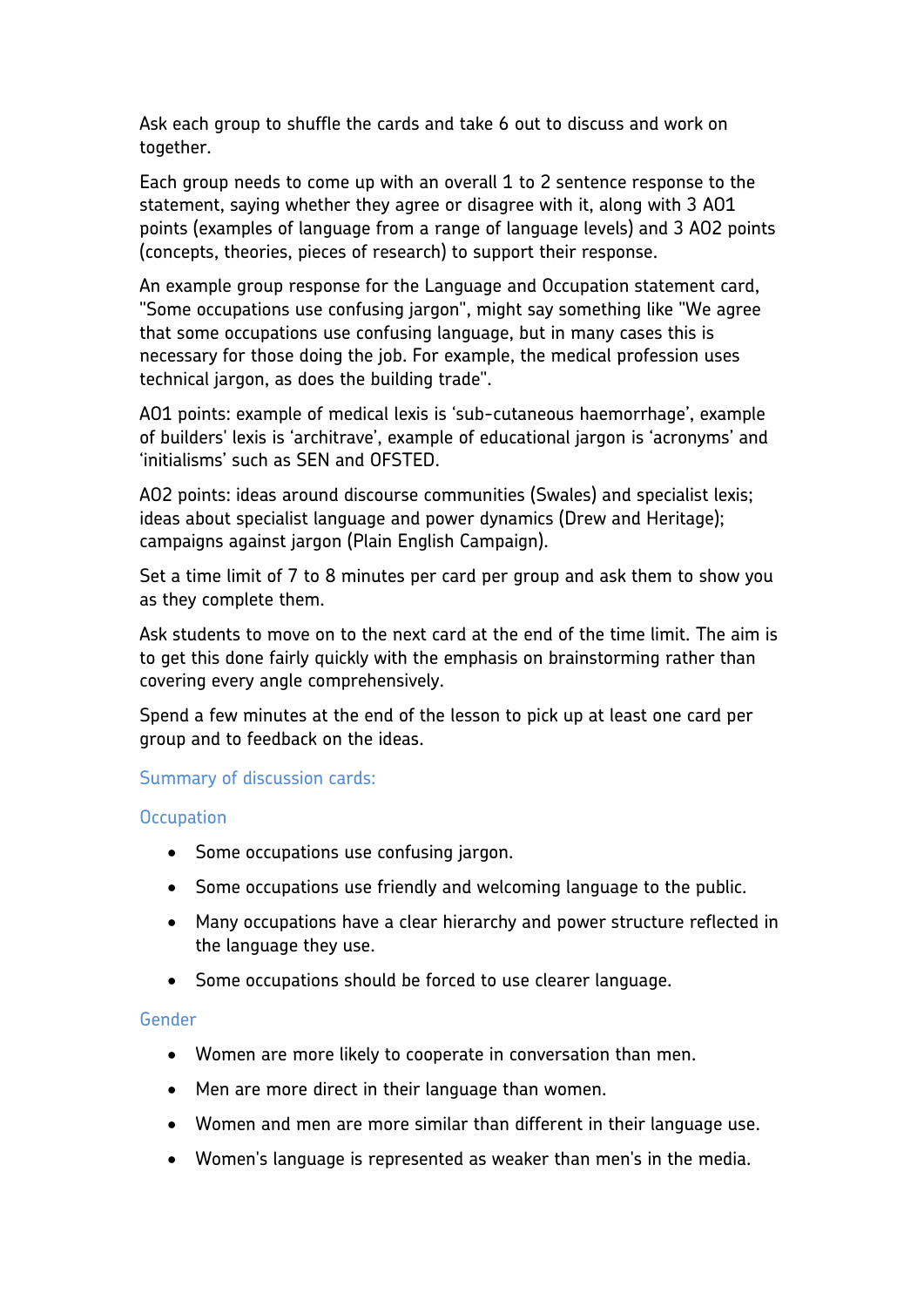#### Regional/national varieties

- Some accents are just better than others.
- It's important for everyone to use Standard English at all times.
- All dialects should be equal.
- Prejudice against different varieties of English is natural and can't be stopped.

#### Social groups

- Some social groups deliberately use language to be different from the mainstream.
- People are good at switching between different types of language to mix with different social groups.
- Social class is a major influence on how people judge others on their voices.
- Working class speech is inferior to Standard English.

### Lesson 2

#### **Starter**

Ask students to read the short extract from Oliver Kamm's *Accidence Will Happen*. Kamm is a leader writer and columnist for The Times and has written this to focus on what makes a good opinion article. Ask students to bullet point 5 pieces of advice from the extract.

#### Activity 1

This "consequences" activity is designed to get students working on writing a collaborative opinion piece on a topic for each group. Split the class up into 4 groups and allocate each group a topic area (eg group one is Language and gender, group two is Language and occupation etc). Give each group a statement card (from the starter activity or create your own from a sample paper).

Set the classroom up so that it is accessible for students moving around from table to table.

#### Round 1: the subeditorial round

In this round students will need to consider the layout, design and placement of their article.

- Where will it appear?
- Which publication?
- Online or in print?
- What is the headline going to be?
- What is the standfirst/strapline going to say?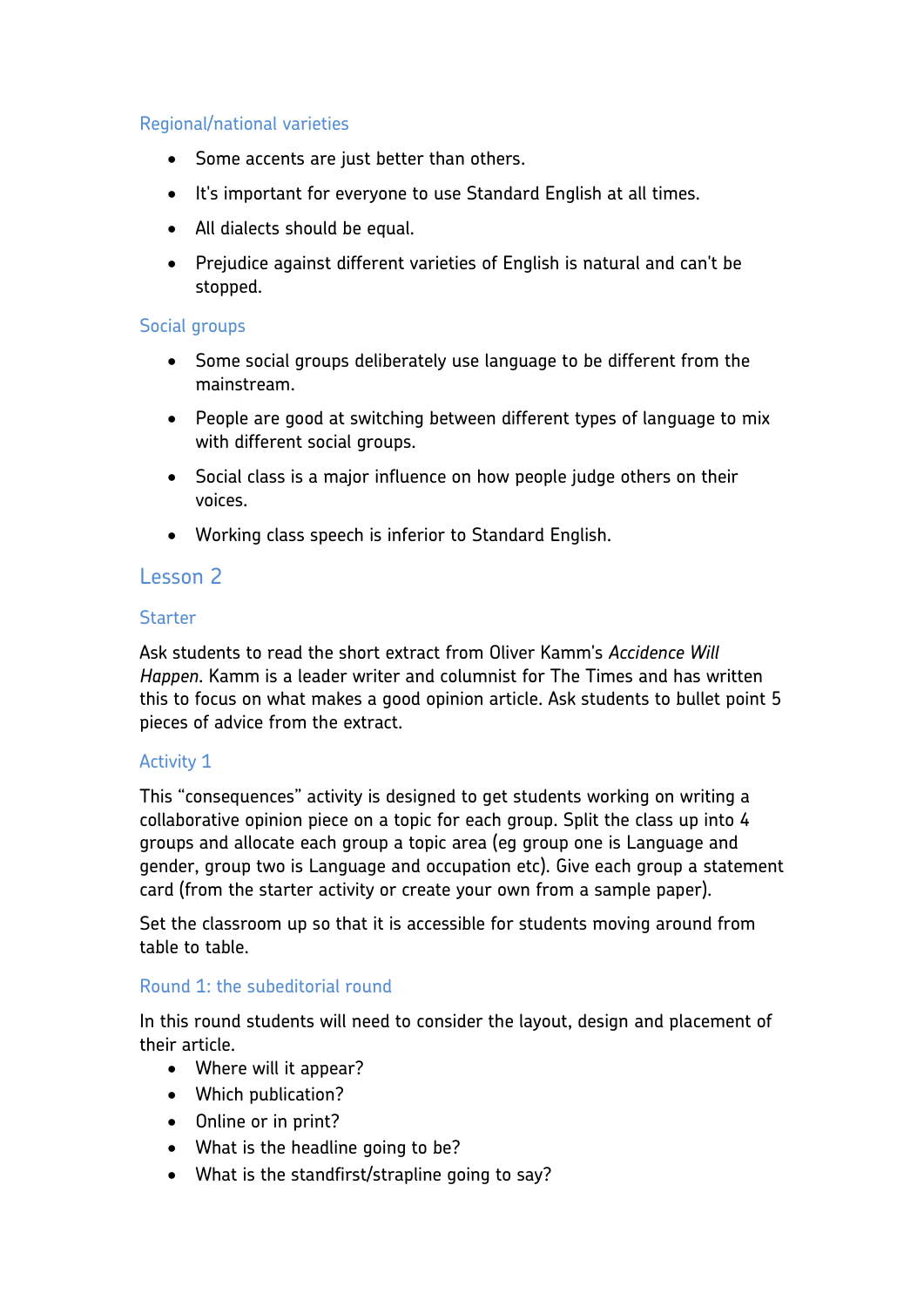- Will there be images or charts? If so, of what?
- Who is writing it and how are you going to introduce them?

The group will need to rough out their design on a sheet of A3 paper.

At the end of the round, the students need to present this to the other groups to inform them what they have decided about the layout, design and placement of the article.

The groups then move tables (as per the game "consequences") for round 2, and continue working from where the previous group left off.

#### Round 2: the introduction round

In this round students will need to draft their first two paragraphs together. They need to think about the following:

- what is the first sentence?
- how can it be made engaging and arresting?
- what is the 'peg' for this article? (Remind students of the Kamm extract)
- how can the opening be linked to something that has happened recently in the wider world?

The groups then move tables for round 3 and continue working from where the previous group left off.

#### Round 3: the ideas round

In this round students will need to draft out the key AO2 ideas that they will incorporate. They will need to think about the following:

- which linguistic theories and concepts will you explain?
- which case studies or pieces of research will you refer to?
- how will you introduce your ideas to a mainstream, non-specialist audience?
- which examples of language will you incorporate?

The groups then move tables for round 4 and continue working from where the previous group left off.

#### Round 4: the alternative views round

In this round students will need to come up with ideas that contradict the original viewpoint. Play devil's advocate and come up with as many conflicting ideas as possible. Ask students to think of provocative counter-positions to each of the original ideas.

#### Round 5: the conclusion

By now the students should be back at their original table and will be able to see how their original ideas from the subeditorial round have been taken forward by the other groups. They need to consider: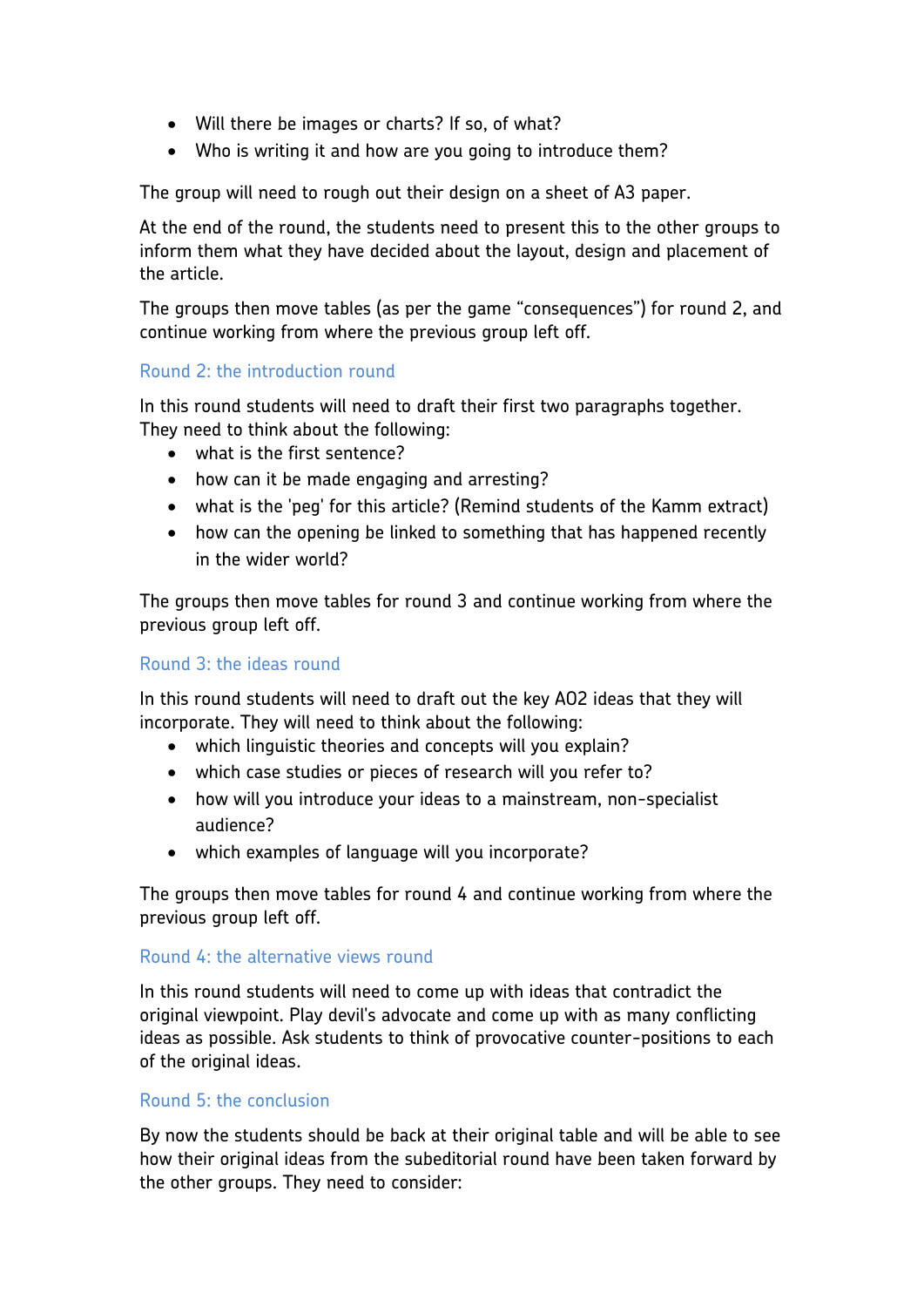- how will you finish off the article? Think of a way to round off your piece that makes a reader want to read your work another time.
- can you link it to your introduction and key points that you have covered?

If you give the students 7 to 8 minutes per round, it should allow for a maximum of 40 minutes for the activity, with time for a feedback session at the end where each group reads out the key sections.

A follow-up activity could be for each student in each group to copy/photograph the work and then write it up in their own way for homework.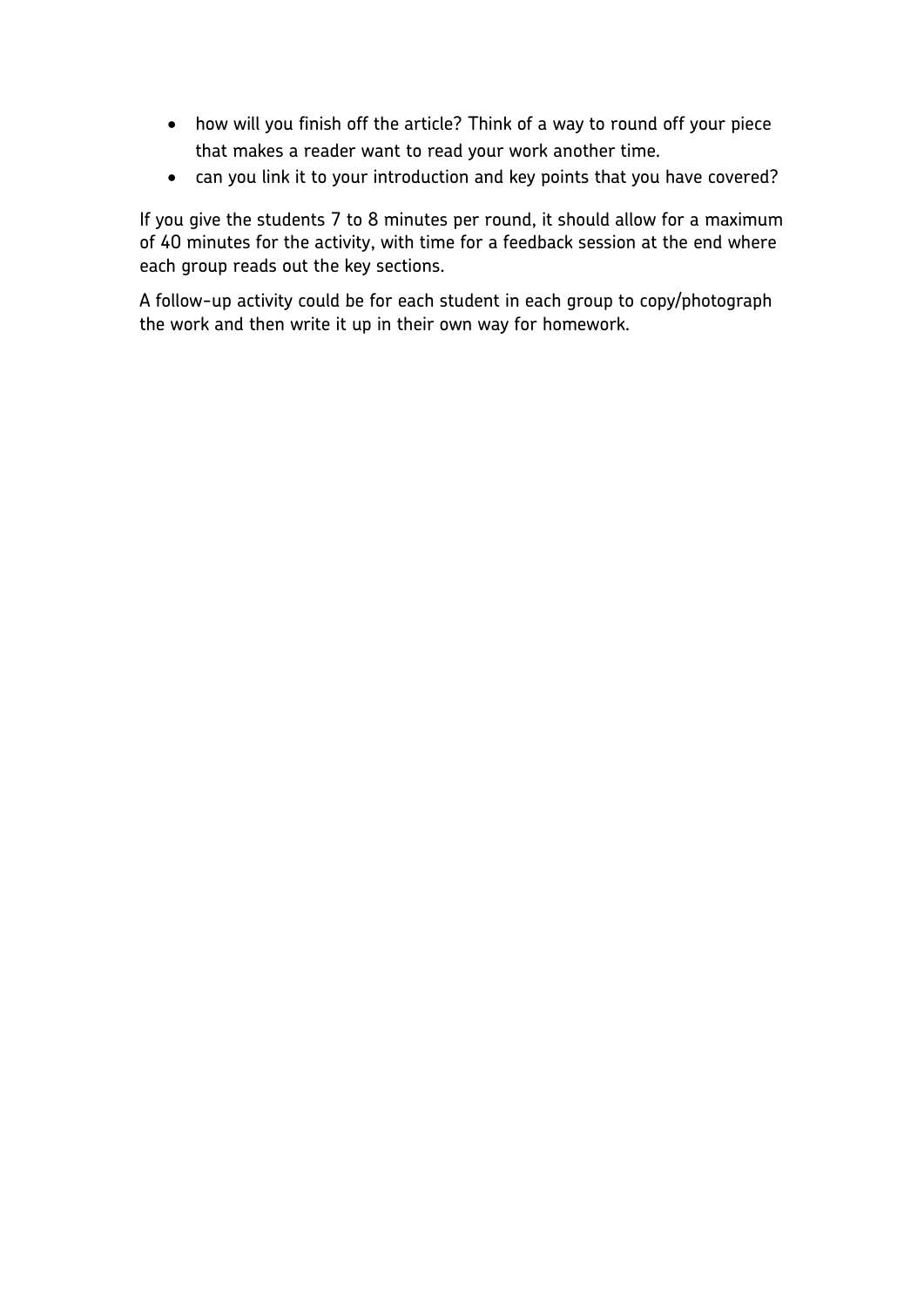# Starter sheet

This is the starter sheet for use in Lesson 1 of the Language varieties resource.

| Language and occupation    | Language and gender                        |
|----------------------------|--------------------------------------------|
| $\mathbf{1}$               | $\mathbf{1}$                               |
| $\overline{c}$             | $\overline{2}$                             |
| 3                          | $\mathfrak{Z}$                             |
| 4                          | 4                                          |
| 5                          | 5                                          |
| $\boldsymbol{6}$           | $\boldsymbol{6}$                           |
| Language and region/nation | Language and social groups<br>$\mathbf{1}$ |
| $\mathbf 1$                |                                            |
| $\overline{c}$             | $\overline{2}$                             |
| 3                          | 3                                          |
| $\overline{4}$             | $\pmb{4}$                                  |
| 5                          | 5                                          |
|                            |                                            |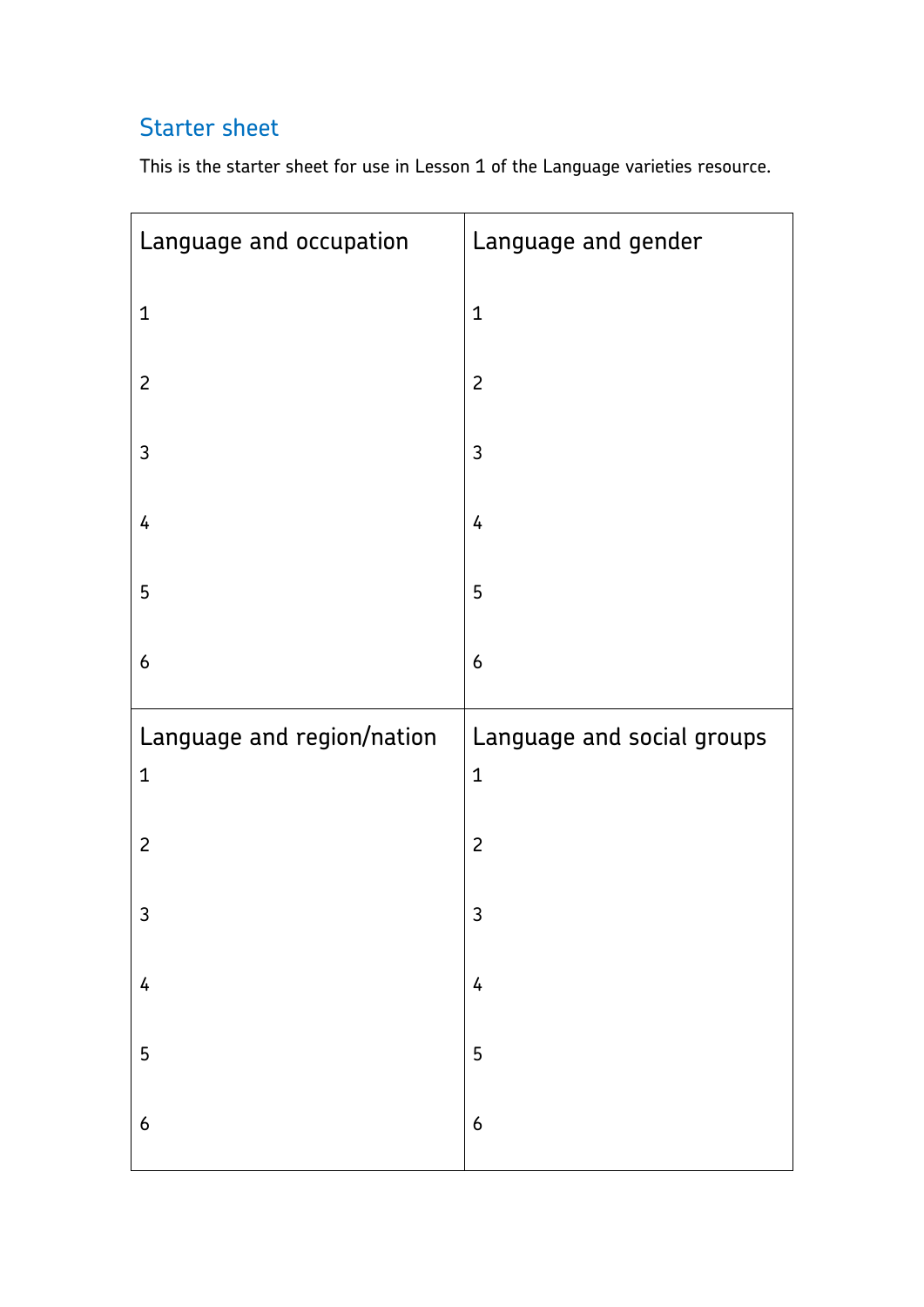# Discussion cards

These are the discussion cards which you can cut out and use in Lesson 1 of the Language varieties resource.

| Some occupations use<br>confusing jargon.                                                                   | Some occupations use<br>friendly and welcoming<br>language speaking to<br>the public. |
|-------------------------------------------------------------------------------------------------------------|---------------------------------------------------------------------------------------|
| Many occupations have<br>a clear hierarchy and<br>power structure<br>reflected in the<br>language they use. | Some occupations<br>should be forced to use<br>clearer language.                      |
| Women are more likely<br>to cooperate in<br>conversation than men.                                          | Men are more direct in<br>their language than<br>women.                               |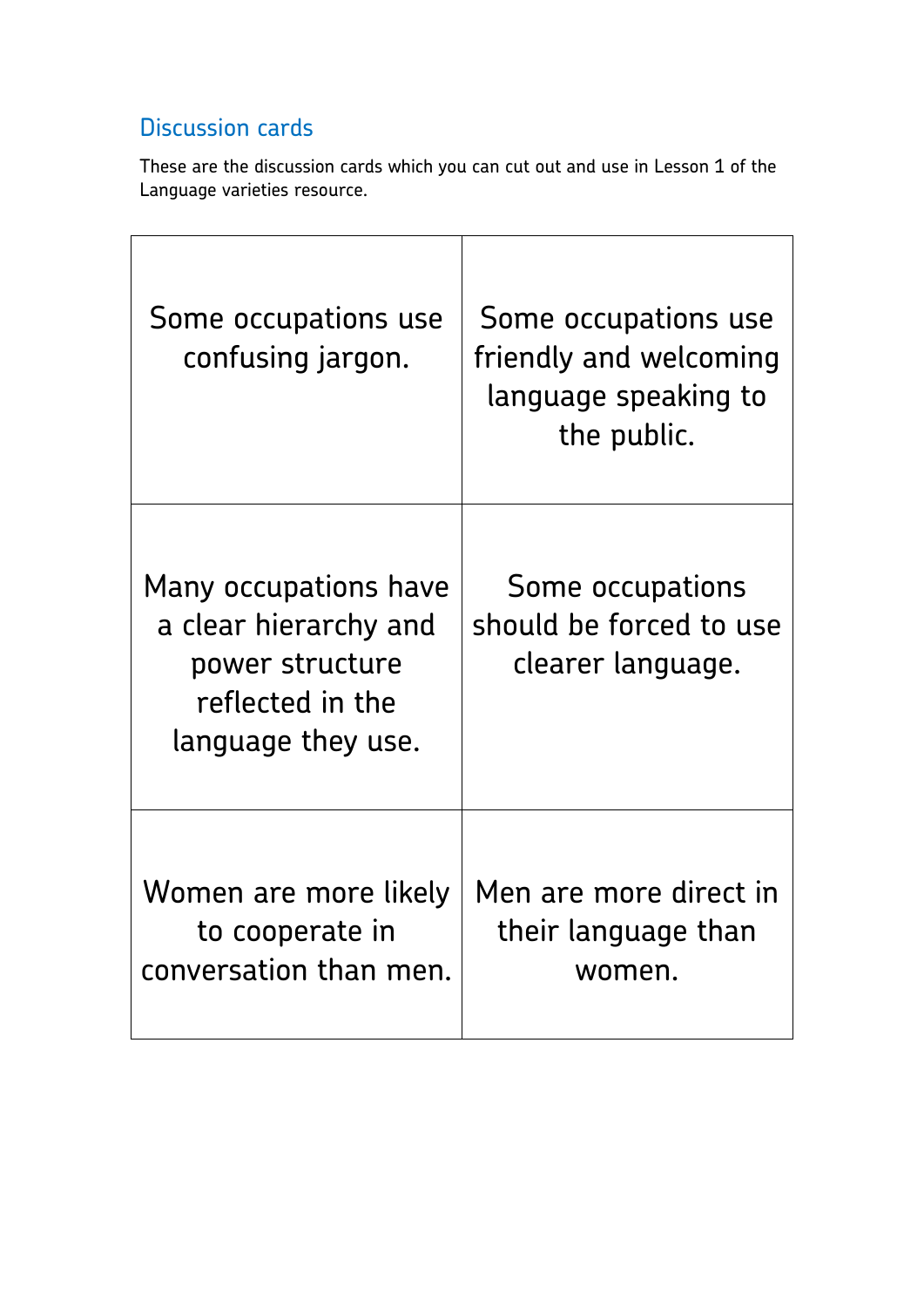| Women and men are<br>more similar than<br>different in their<br>language use.                 | Women's language is<br>represented as weaker<br>than men's in the<br>media.                                       |
|-----------------------------------------------------------------------------------------------|-------------------------------------------------------------------------------------------------------------------|
| Some accents are just<br>better than others.                                                  | It's important for<br>everyone to use<br><b>Standard English at all</b><br>times.                                 |
| All dialects should be<br>equal.                                                              | Prejudice against<br>different varieties of<br>English is natural and<br>can't be stopped.                        |
| Some social groups<br>deliberately use<br>language to be<br>different from the<br>mainstream. | People are good at<br>switching between<br>different types of<br>language to mix with<br>different social groups. |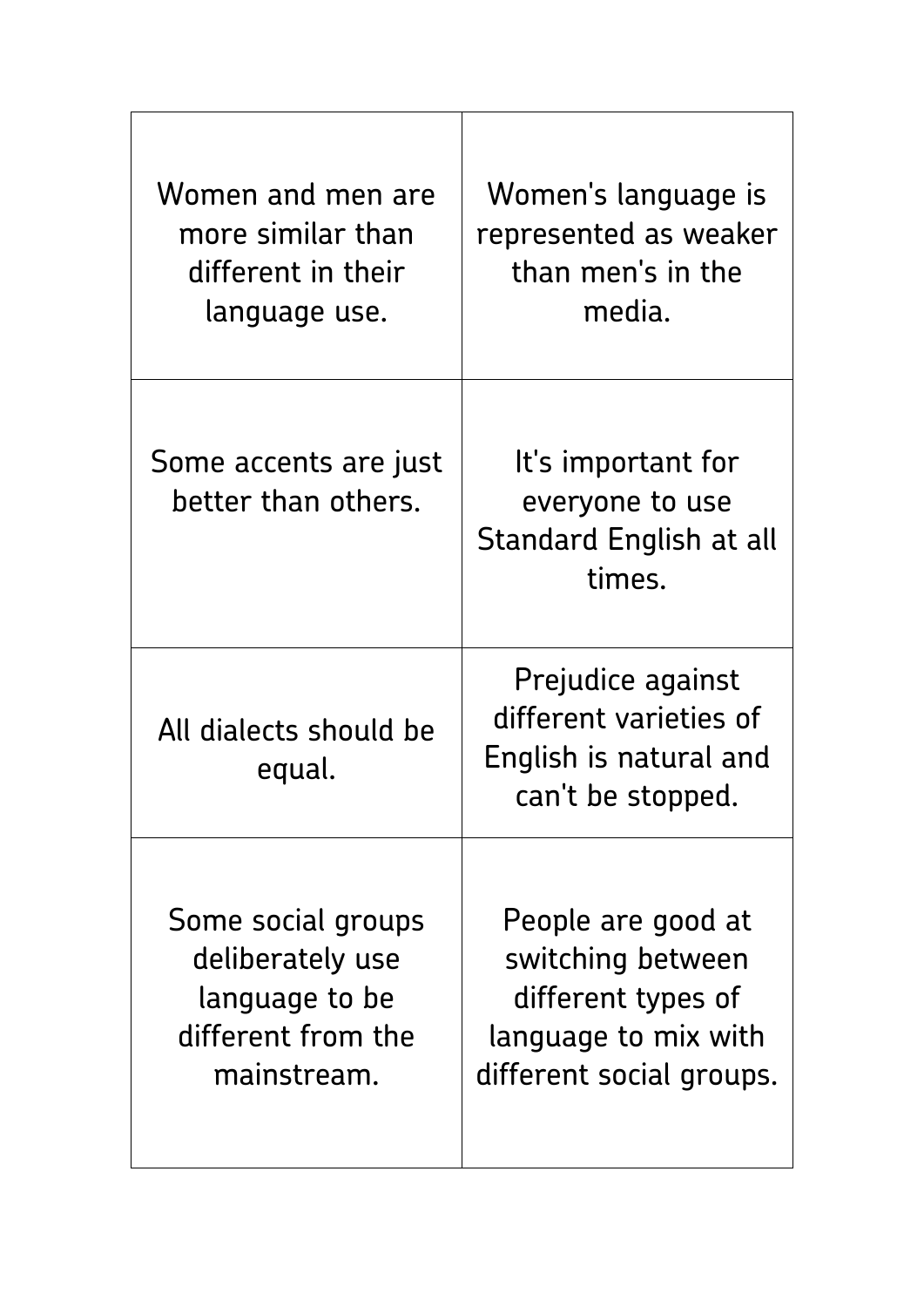Social class is a major influence on how people judge others on their voices.

Working class speech is inferior to Standard English.